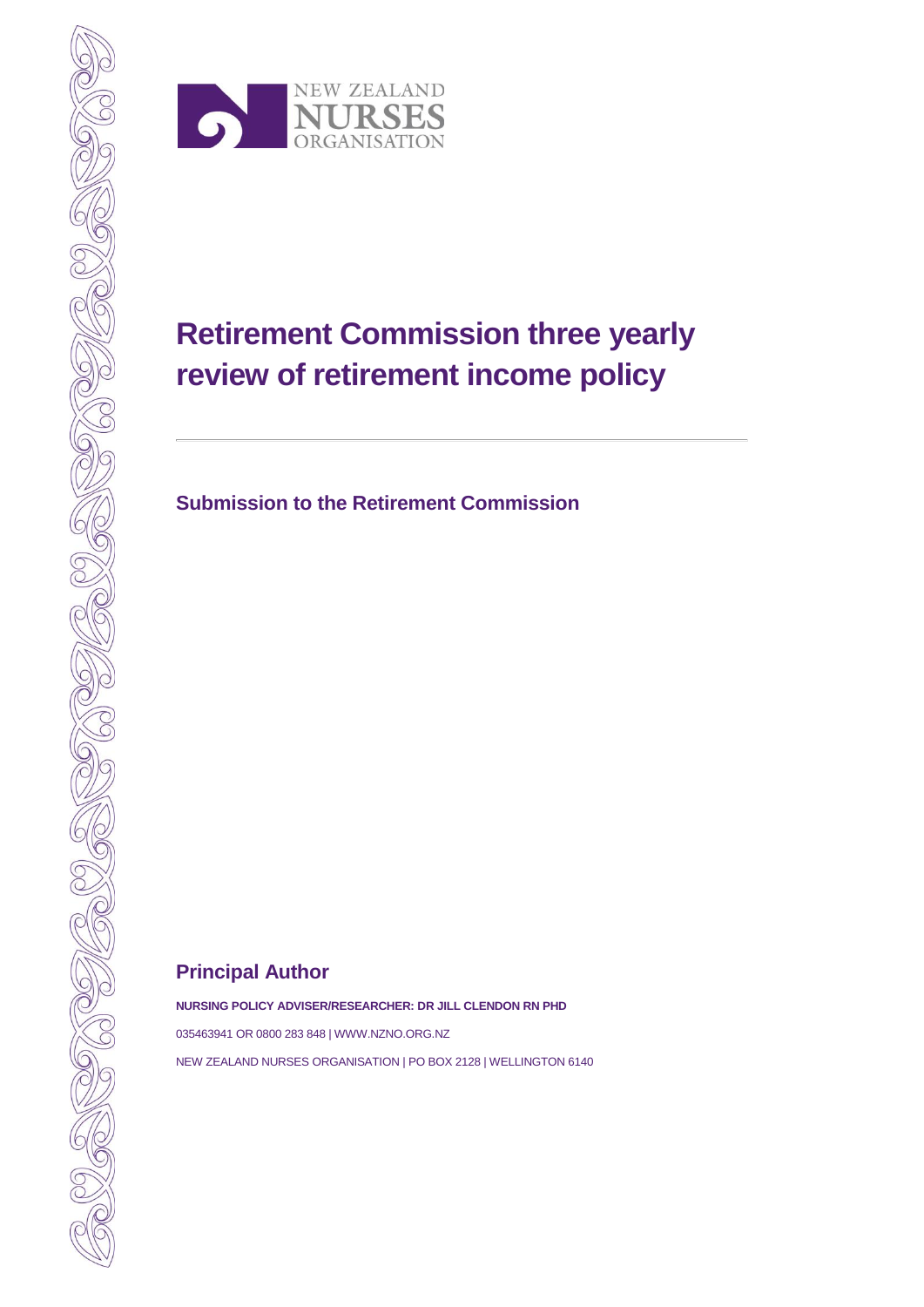#### ABOUT NZNO **About the New Zealand Nurses Organisation**

The New Zealand Nurses Organisation is the leading professional and industrial organisation for nurses in Aotearoa New Zealand, representing over 46,000 nurses, midwives, students, kaimahi hauora and health workers on a range of employment-related and professional issues. Te Runanga o Aotearoa comprises our Māori membership and is the arm through which our Te Tiriti o Waitangi partnership is articulated.

NZNO provides leadership, research and support for professional excellence in nursing, negotiates collective employment agreements on behalf of its members and collaborates with government and other agencies throughout the health sector. Nurses are the largest group of health professionals comprising half the health workforce.

The NZNO vision is "Freed to care, Proud to nurse". Our members enhance the health and wellbeing of all people of Aotearoa New Zealand and are united in their professional and industrial aspirations to achieve a safe, sustainable and accessible system of public health care for all New Zealanders.

## **EXECUTIVE SUMMARY**

- 1. The New Zealand Nurses Organisation (NZNO) welcomes the opportunity to comment on the Retirement Commissions three-yearly review of retirement income policy. We particularly thank the Retirement Commission for providing a reasonable time frame for comment.
- 2. This time frame has allowed NZNO to fully engage with its members and member groups, including specialist Colleges and Sections such as the College of Primary Health Care Nurses (CPHCN) and Gerontology Nurse Section (GNS), Board and Regional Council members, and Te Runanga; and to consult with our organising and advisory staff including nursing, policy, industrial and research advisers.
- 3. NZNO supports the CTU submission.
- 4. As a significant and predominantly female workforce, nursing can be a very useful indicator of workforce trends with a number of unique components that require specific consideration with regard to retirement income policy. NZNO draw your attention to the NZNO Biennial Employment Survey (Walker, 2013) and other workforce data that informs this discussion.
- 5. In summary, NZNO **supports:**
	- 5.1. the continuation of universal retirement income as per the existing framework;
	- 5.2. the development of appropriate policies for staged retirement where appropriate e.g. to support those employed in physically demanding occupations such as nursing and care giving;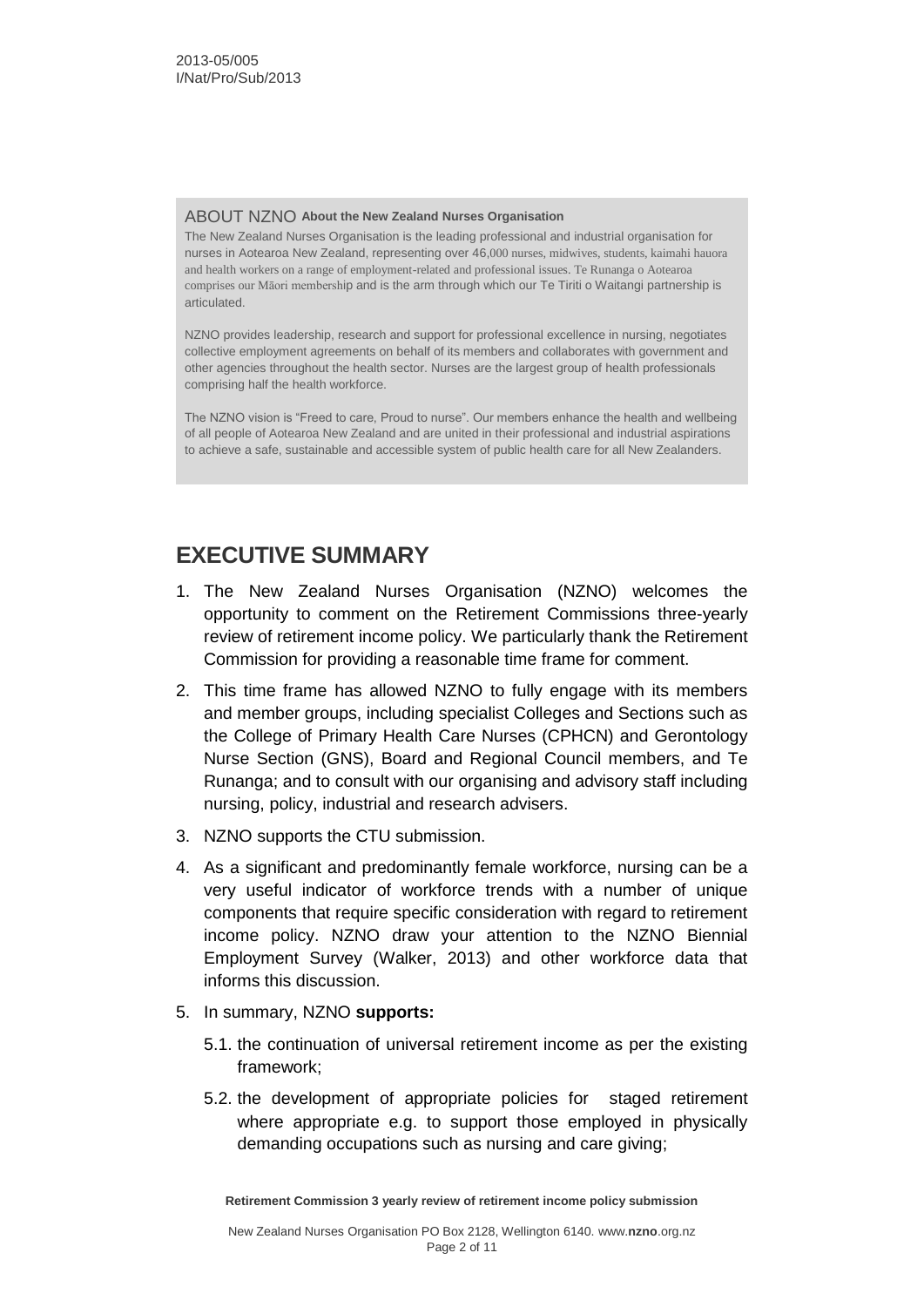- 5.3. an integrated approach to retirement policy that addresses health and wellbeing of older people, as well as income provision;
- 5.4. voluntary savings schemes such as Kiwisaver, but encourages significantly greater commitment to sustainable retirement income planning, including increased compulsory and employer contributions;
- 5.5. exploring compulsory savings schemes in certain professions such as nursing that may allow earlier facilitated retirement;
- 5.6. further exploration into the role of the annuities market in order to manage longevity risk over and above income obtained through New Zealand superannuation (NZS);
- 5.7. the concept of fairness in superannuation provision and that all citizens and permanent residents of New Zealand, regardless of income, ethnicity, gender, or any other demographic characteristic will be eligible for superannuation upon attaining the age of eligibility; and
- 5.8. moves to explore moderate tax increases at higher income levels as a means of funding NZS.

#### 6. NZNO **does not support:**

- 6.1. the tenet that maximising income through entrepreneurship, business creation and investment with the ultimate goal of achieving economic growth in order to achieve lifetime consumption smoothing is realistic for most New Zealanders;
- 6.2. a sole focus on economic growth as the primary means of addressing shortfalls in NZS funding;
- 6.3. means-testing as an approach to managing demand on NZS; or
- 6.4. a change in indexing as a means of achieving sustainability of NZS.

## **DISCUSSION**

#### **Nursing**

7. NZNO makes the following key points regarding the relationship between retirement income and nursing: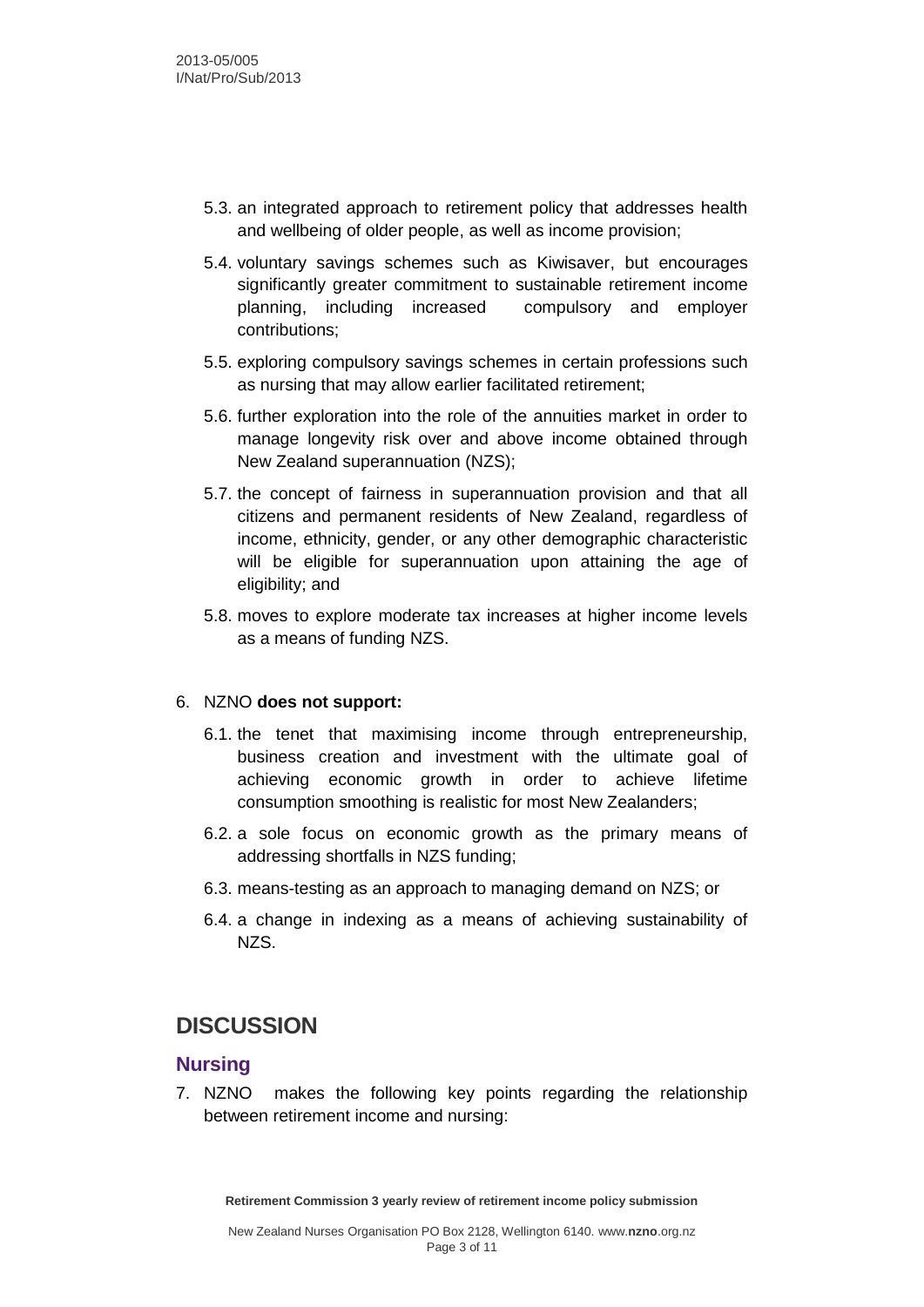- 7.1. Nursing is a predominantly female occupation. Women have traditionally lower incomes than men over the life course, reducing their ability to contribute to retirement savings schemes. Time off work for child-bearing and often a return to part-time work further limits the ability of women to save for retirement.
- 7.2. Recent research by Walker and Clendon (in press) has found that many female nurses over the age of 50 have frequently delayed retirement due to divorce, loss of income due to the financial crisis, and the need to support children and ageing parents – often simultaneously.
- 7.3. Nursing and caregiving are physically demanding occupations. The Walker and Clendon research has identified that many nurses leave the profession early due to the physically demanding nature of the occupation that many struggle to manage as they age. Many of these nurses are highly skilled and experienced and are subsequently lost to the profession. Many move into early retirement or into lower paid occupations. Supporting these nurses into facilitated retirement, where they can maintain some working hours but access retirement income at an earlier age would ensure better health, but also continued employment that would support savings.

#### **Income support**

8. NZNO strongly supports the provision of a universal retirement income as per the existing framework due to its: 8.1. simplicity; and

8.2. ease of operation.

- 9. The current system has ensured older New Zealanders have not experienced poverty in the same way many of their counterparts in other countries have and do. The system is unique, affordable, equitable, and accessible.
- 10. While home ownership has been a significant contributor to many New Zealanders' acceptable financial situation in retirement, decreasing levels of home ownership is likely to impact on this. It will be important that future NZS provision take into account decreasing levels of home ownership in order to ensure adequate and universal provision of income support continues.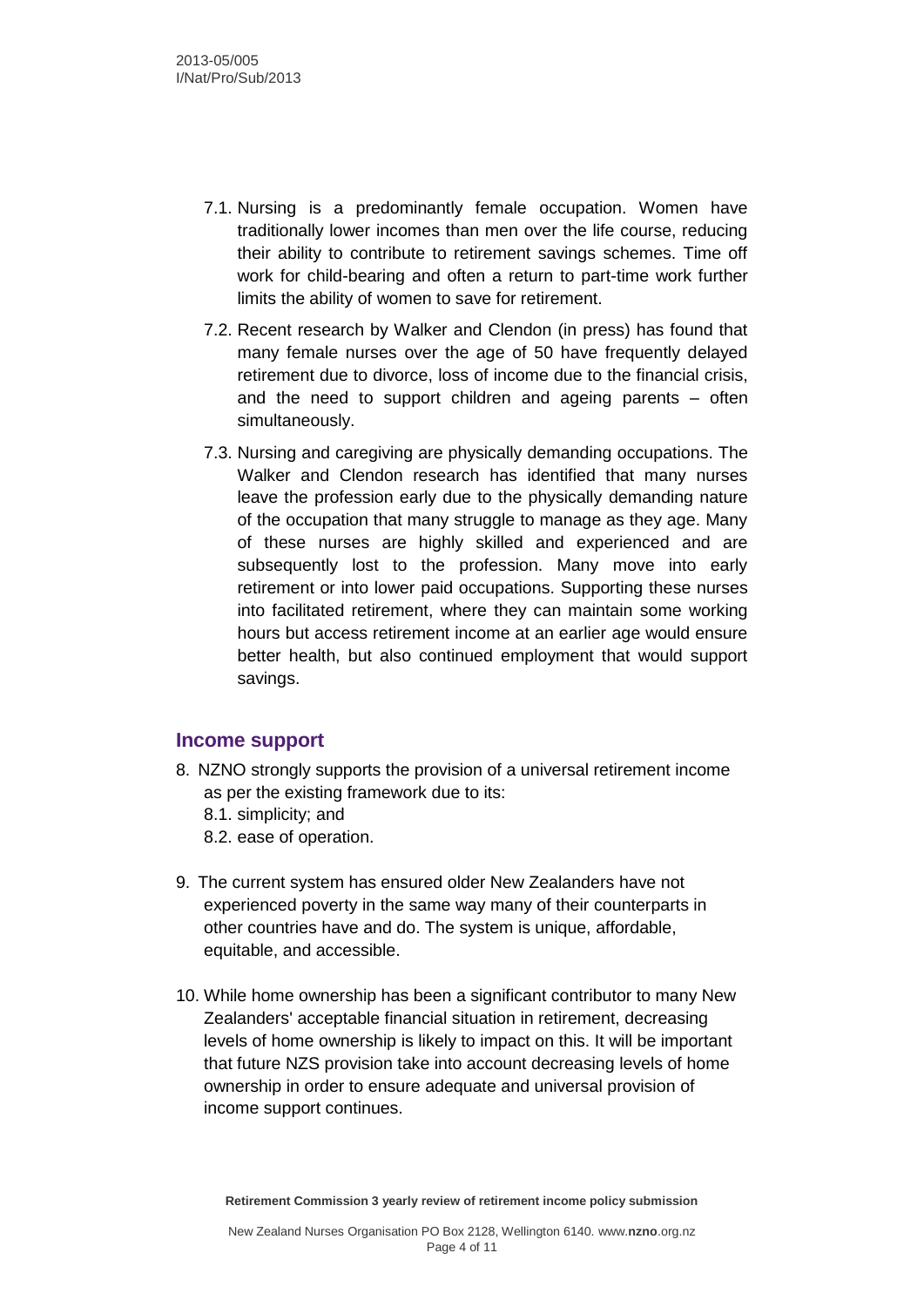#### **Wellbeing in retirement**

- 11. Income is only one element of wellbeing in retirement as noted in the position papers provided by the Retirement Commission. Ensuring wellbeing is also an essential element of life after retirement. There are several reasons why this is important. Firstly, a well older population will remain active and be more likely to engage with communities and society through volunteer work and providing support to the wider family; secondly, a healthy older population is less likely to be a burden on the health care system, a source of growing costs to the New Zealand economy; and thirdly, they will be more likely to contribute to economic growth through longer periods of work and consumption.
- 12. Wellbeing in retirement is only likely to be achieved if intervention is undertaken at earlier ages. A range of interventions have been identified as likely to improve health and wellbeing. In particular, Peter Gluckman in his report entitled *Improving the Transition: Reducing social and psychological morbidity during adolescence* (Gluckman, 2011) has identified a range of interventions that need to be made from early childhood through to adolescence as a means of improving the health of the population overall. Government must provide greater funding for these proposed preventative and educative programmes at all levels to support wellbeing. Nurses are specifically educated to provide many of these programmes but funding continues to be aimed at addressing acute care targets such as reduced waiting times and more elective surgery. These targets will do nothing to improve long term population health.
- 13. In addition, New Zealand's high child poverty rates, high level of income inequality, and growing levels of lifestyle disease such as diabetes will impact significantly on the wellbeing of older New Zealanders in coming years. These factors may serve to mitigate the 'grey tsunami' that is currently predicted, however in terms of achieving a healthy and productive older population in New Zealand, interventions are required now, not in ten years time. People will suffer unnecessarily and economic growth will falter due to a lack of a workforce fit for work.
- 14. The ability to work is essential for the individual, for families, and for the economy. Research by Clendon and Walker (2013) and Walker and Clendon (in press) has found that many nurses over the age of 50 are struggling with the physicality of their roles and will move to part-time and casual work in order to manage this. While New Zealand nurses who remain in the workforce past the age of 65 and 70 (approximately 40% of the New Zealand regulated nursing workforce is aged over 50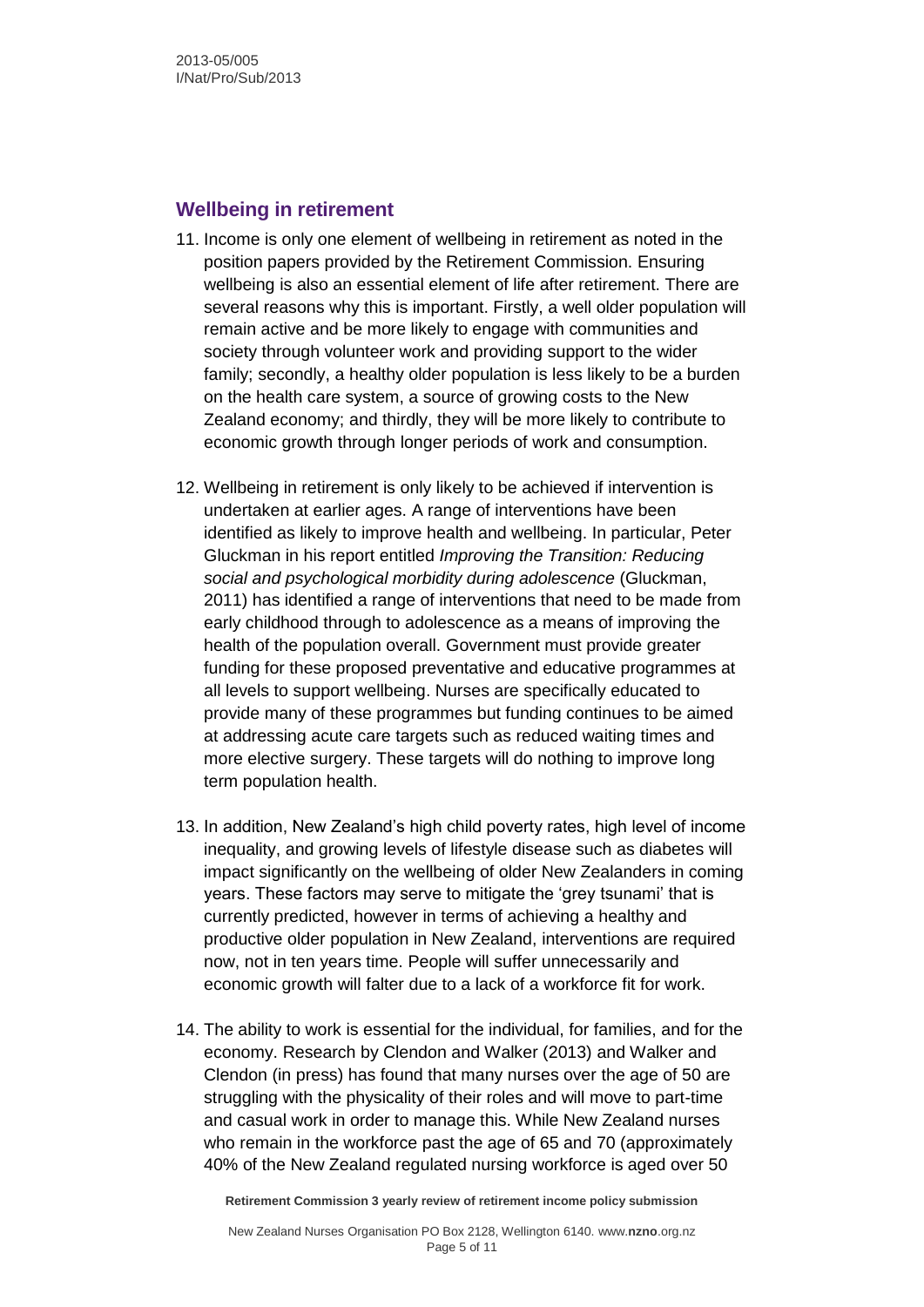and approximately 3.5% are aged over 65) identify themselves as healthier than their non-nurse counterparts, this is due to the early retirement and move to other less well-paid occupations of their colleagues who are unable to cope with the role (Clendon & Walker, 2013). Supporting nurses and others in physically demanding occupations to remain in employment through staged retirement may be one way of encouraging a productive workforce for as long as possible. Compulsory savings may be required from some occupations to achieve this. With the impending retirement of over 57% of nurses over 50 in the next 10 years, actions to mitigate this workforce loss are also urgently required. Supporting nurses to move into staged retirement may be one way of achieving this.

- 15. Eventually, however, the older population will require care and support, and it is essential that their wellbeing continues to be catered for. While many care facilities provide excellent care, there are many who do not as identified in the numerous reports to come out of the Health and Disability Commissioner's Office each year (see for example [http://www.hdc.org.nz/decisions--case-notes/commissioner's](http://www.hdc.org.nz/decisions--case-notes/commissioner)[decisions/search-results?search=rest%20home\)](http://www.hdc.org.nz/decisions--case-notes/commissioner). In addition the extremely poor levels of pay of many of the workers in this industry are a significant issue both in terms of equality, staff turnover, and levels and standards of care (McGregor, 2012), and in terms of the ability of these workers to save for retirement. Overseas ownership of many care facilities sees much needed funds for care dispersed overseas rather than reinvested in New Zealand – it seems anathema that large corporations should be making money out of our elderly mothers and fathers. The government provides millions of dollars a year to fund aged care in this country and yet quality remains questionable in many places; health care workers are paid minimum wage, and overseas investors are making money out of it. Urgent action is required to address this issue if the wellbeing of older New Zealanders is to be assured.
- 16. In summary, NZNO strongly supports an integrated and holistic approach to health and wellbeing – all policies must consider the implications of the policy on health. There are a range of tools available to do this and we recommend these are utilised in the development of retirement income policy. See [http://www.health.govt.nz/our](http://www.health.govt.nz/our-work/health-impact-assessment)[work/health-impact-assessment](http://www.health.govt.nz/our-work/health-impact-assessment) for further information.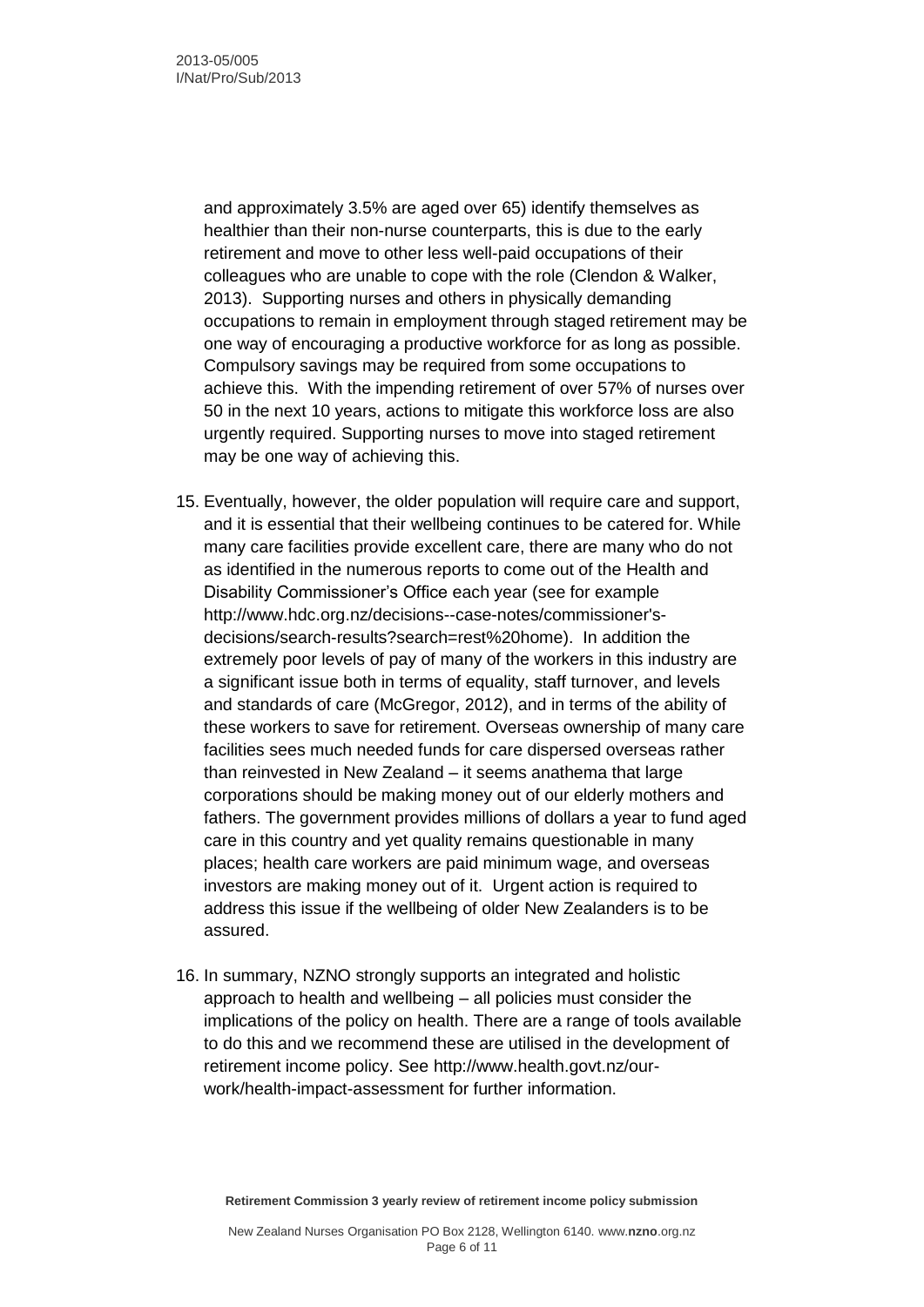## **Encouraging personal responsibility, individual choice and control**

- 17. A major argument for not introducing compulsory savings schemes for retirement is that this reduces choice for consumers and may lead to means testing of NZS. It is likely that it may also contribute to inequities both as low income earners attempt to save for retirement, and after they have retired.
- 18. NZNO supports a voluntary savings scheme such as Kiwisaver but encourages greater employer contributions to retirement. NZNO believes there is some case for exploring compulsory savings schemes in certain professions such as nursing that may allow earlier retirement or support a shift to part-time work as maybe required by some members of the profession given the physicality of the role (see above).

#### **Longevity risk pooling**

19. NZS is clearly the ideal portal through which longevity risk can be managed. NZNO supports further exploration into the role of the annuities market in order to manage longevity risk over and above income obtained through NZS. Given that the majority of NZNO members are women and nursing is a female dominated occupation, the issue of longevity risk and sufficient income to last throughout retirement is one of particular importance to members.

#### **The citizenship dividend**

20. NZNO supports the concept of fairness in superannuation provision. The provision of universal superannuation and adhering to the conceptual framework of a citizen dividend, ensures all permanent residence or citizens of New Zealand, regardless of income, ethnicity, gender, or any other demographic characteristic, will be eligible for a degree of income support upon attaining the age of eligibility. While there is some argument that individuals should take personal responsibility for retirement savings, the Kiwisaver scheme enables those who are in a position to make further retirement savings to do so. It is also relatively simple to administer and minimises bureaucracy.

#### **Lifetime consumption smoothing**

21. Achieving lifetime consumption smoothing is an admirable goal. However, suggesting that '...maximising income through entrepreneurship, business creation and investment' with the ultimate

**Retirement Commission 3 yearly review of retirement income policy submission**

New Zealand Nurses Organisation PO Box 2128, Wellington 6140. www.**nzno**.org.nz Page 7 of 11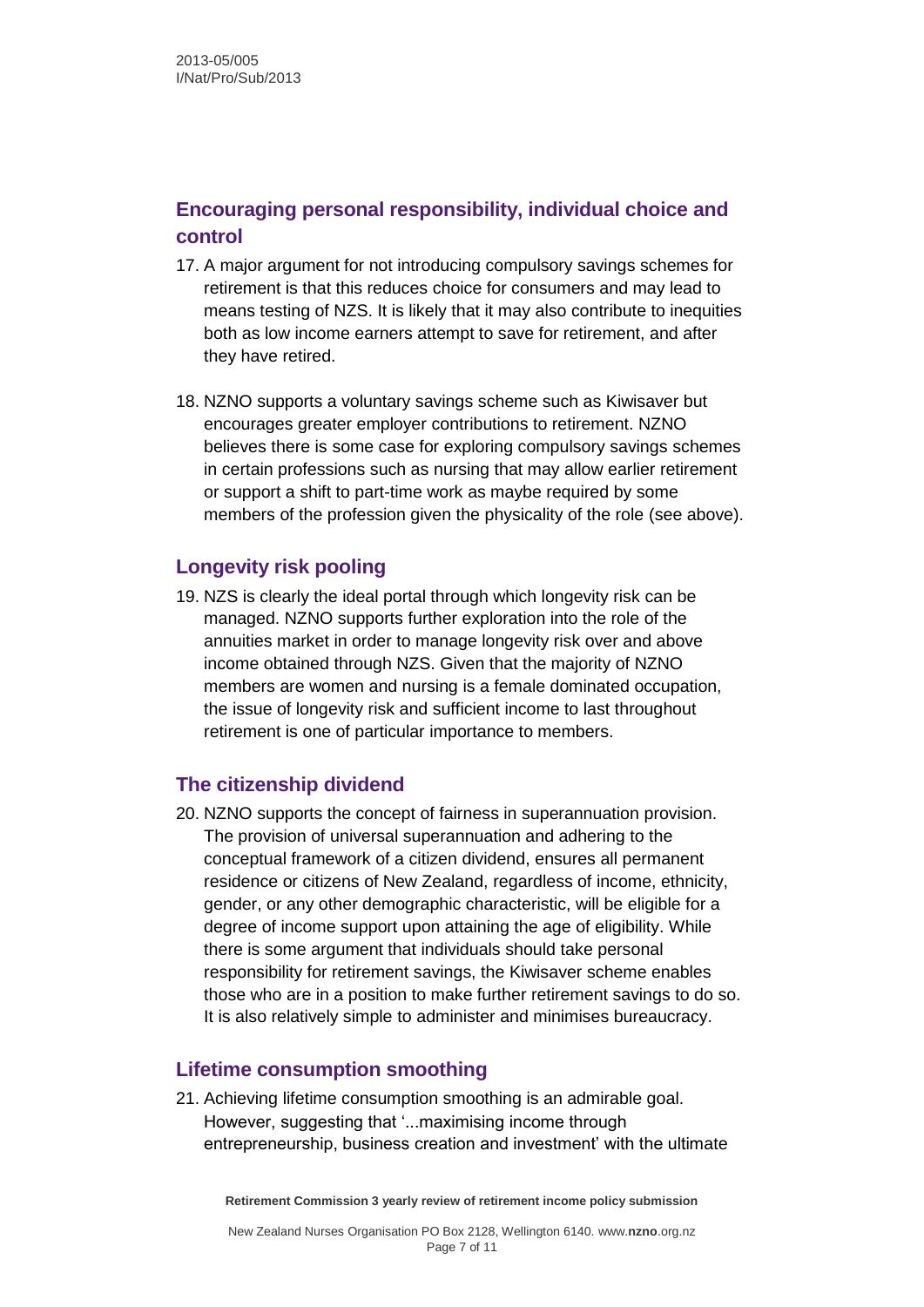goal of achieving economic growth is naive. Many New Zealanders with financial literacy have no desire or ability to create businesses. The majority of New Zealanders work in positions of employment and retirement policy must be focused on the needs of all New Zealanders, not only those who are interested in or have been able to invest in business.

### **Intergenerational equity**

- 22. While intergenerational equity should remain a target, it may be that current generations may have to contribute a greater proportion of their income in taxes to ensure sufficient funding is available for NZS. This is problematic if wages fail to increase in line with inflation over time. Certainly at the present time, many wage increases are below the level of inflation (for example, inflation is averaging approximately 2.7% per annum [http://www.rbnz.govt.nz/keygraphs/fig1.html] whereas wage increases for health care workers on the minimum wage were 1.9%) making it difficult to increase any tax take to fund future superannuation costs. Sharing the burden between NZS, NZSF and Kiwisaver will help alleviate this issue but until Kiwisaver is either made compulsory or incentives are increased for those on lower incomes to join up (for example through increasing employer contributions), those on the lowest incomes will be unlikely to benefit from a mixed approach.
- 23. Increasing taxation to fund NZS may impact on economic growth, although an increased contribution from higher earners would likely be tolerated well by this group. A complete focus on economic growth is unsustainable in the long term, as evidenced by the global financial crisis and current outcomes from this focus such as increasing levels of child poverty in NZ, poor living standards among many families, incomes that sit well below a living wage, and a growing income gap. A balanced approach that weighs up economic growth with the needs of the population is required and further work must be done to find this balance.

#### **Fiscal restraint and investment**

24. NZNO suggests there may be a case, in principle, for increasing the age of eligibility for NZS but, as noted above, those in physically demanding occupations such as many nurses and caregivers, should not be disadvantaged and provision should be made for access to NZS at an earlier age where appropriate. As noted by the CTU, we also know that Māori and Pasefika have shorter lifespans compared to the rest of the population. Māori life expectancy for men aged 65 years is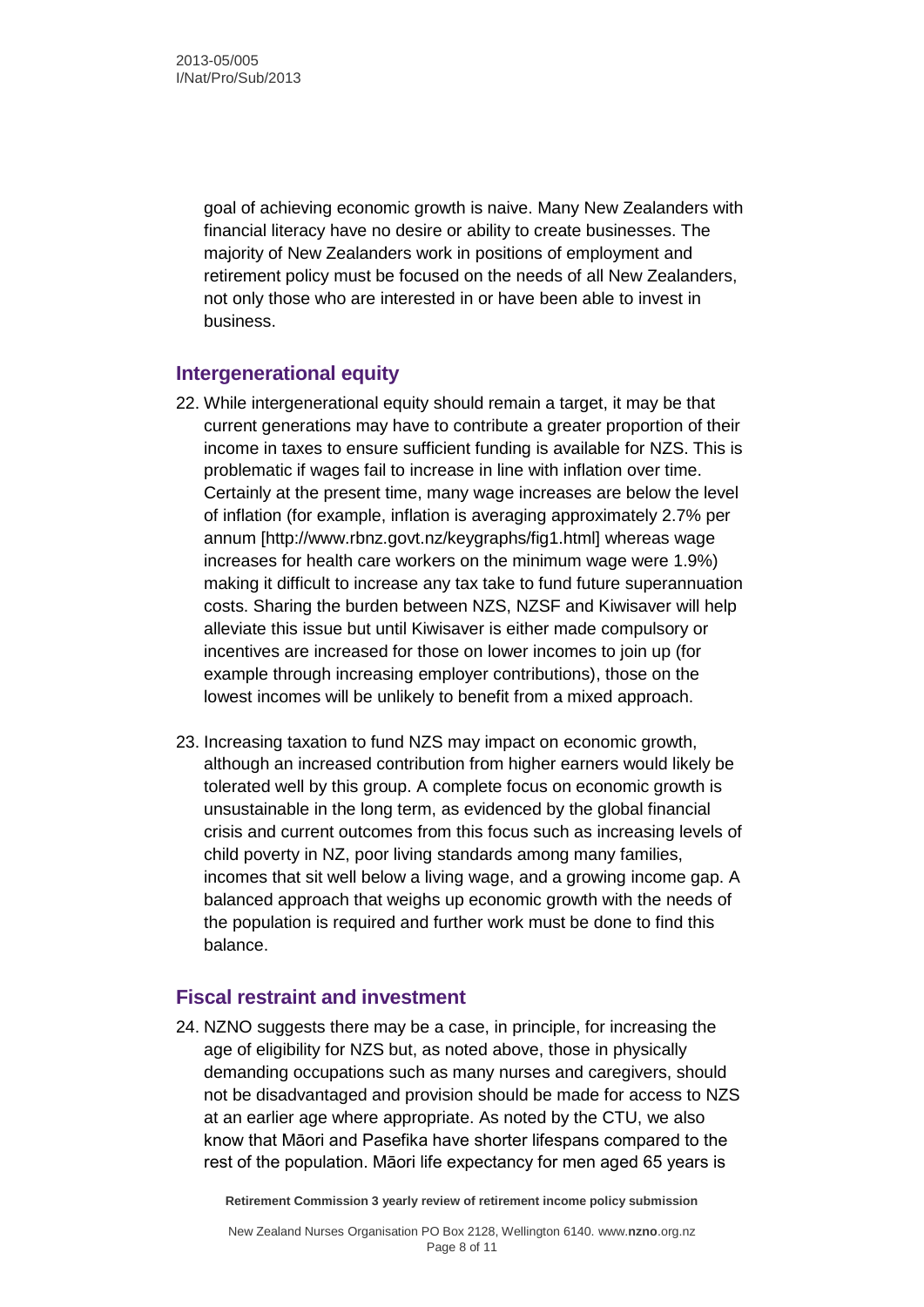4.4 years less than non- Māori. For Māori women the gap is 4.8 years. In the absence of other measures, any increase in the age of entitlement to NZS reduces the proportion of time spent by Māori and Pasifika peoples on NZS and worsens disparate outcomes.

25. NZNO does not support means testing due to the risks outlined in the policy position statements such as concealing income and assets, the costs of administration, and the risk of inequities. NZNO strongly supports maintaining a universal NZS and a balanced approach to economic growth as a means of enabling continuation of NZS. A balanced approach may include increased taxation at the top end as well as encouraging private saving such as through Kiwisaver and other means.

#### **Sustainability**

26. NZNO does not support a change in indexing due to the risk of inadequate income being available from NZS at any given time. The risk of changing indexing policy is that those reliant on NZS could be pushed into poverty – a key factor that the current NZS system only just avoids now. A modest increase in taxation at the higher income levels would result in greater equity in the long run. A fiscally literate population is essential and in this regard NZNO congratulates the leadership the retirement commission has shown with its innovative and comprehensive public education initiatives (such as sorted.org) and engagement with employers, workers, government, citizens and media to ensure issues relevant to retirement are understood and discussed.

## **CONCLUSION**

- 27. NZNO strongly believe in the continuing provision of universal superannuation through NZS. The existing system is equitable and affordable. In conclusion, NZNO **supports**:
	- 27.1. the continuation of universal retirement income as per the existing framework;
	- 27.2. the development of appropriate policies for staged retirement where appropriate e.g. to support those employed in physically demanding occupations such as nursing and care giving;
	- 27.3. an integrated approach to retirement policy that addresses health and wellbeing of older people, as well as income provision;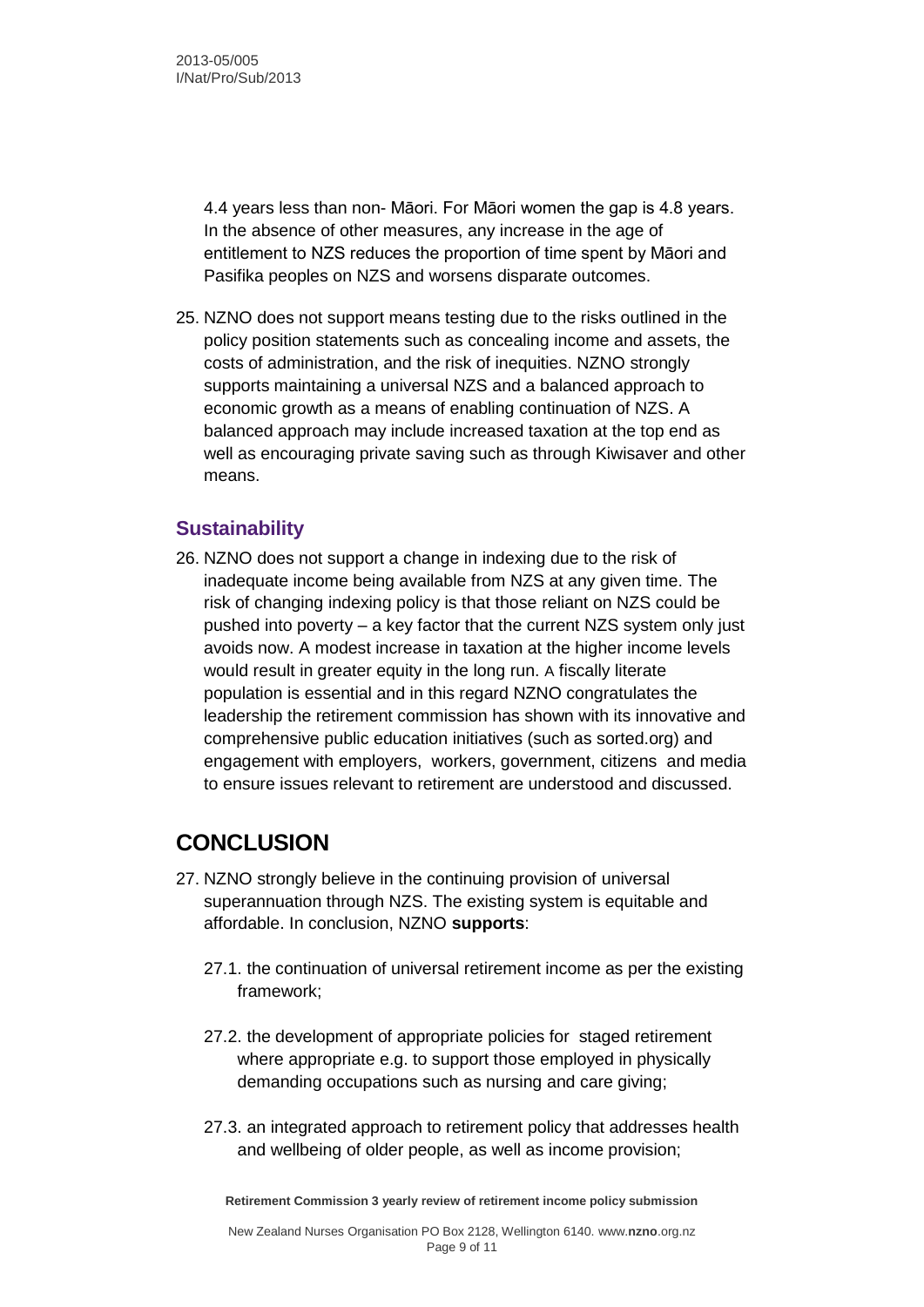- 27.4. voluntary savings schemes such as Kiwisaver, but encourages significantly greater commitment to sustainable retirement income planning, including increased compulsory and employer contributions in line with those in Australia;
- 27.5.exploring compulsory savings schemes in certain professions such as nursing that may allow earlier facilitated retirement;
- 27.6. further exploration into the role of the annuities market in order to manage longevity risk over and above income obtained through New Zealand superannuation (NZS);
- 27.7. the concept of fairness in superannuation provision and that all citizens and permanent residents of New Zealand, regardless of income, ethnicity, gender, or any other demographic characteristic will be eligible for superannuation upon attaining the age of eligibility; and
- 27.8. moves to explore moderate tax increases at higher income levels as a means of funding NZS.

#### 28. NZNO **does not support:**

- 28.1. the tenet that maximising income through entrepreneurship, business creation and investment with the ultimate goal of achieving economic growth in order to achieve lifetime consumption smoothing is realistic for most New Zealanders;
- 28.2. a sole focus on economic growth as the primary means of addressing shortfalls in NZS funding;
- 28.3. means-testing as an approach to managing demand on NZS; or
- 28.4. a change in indexing as a means of achieving sustainability of NZS.

*Dr Jill Clendon RN PhD Nursing policy adviser/researcher*